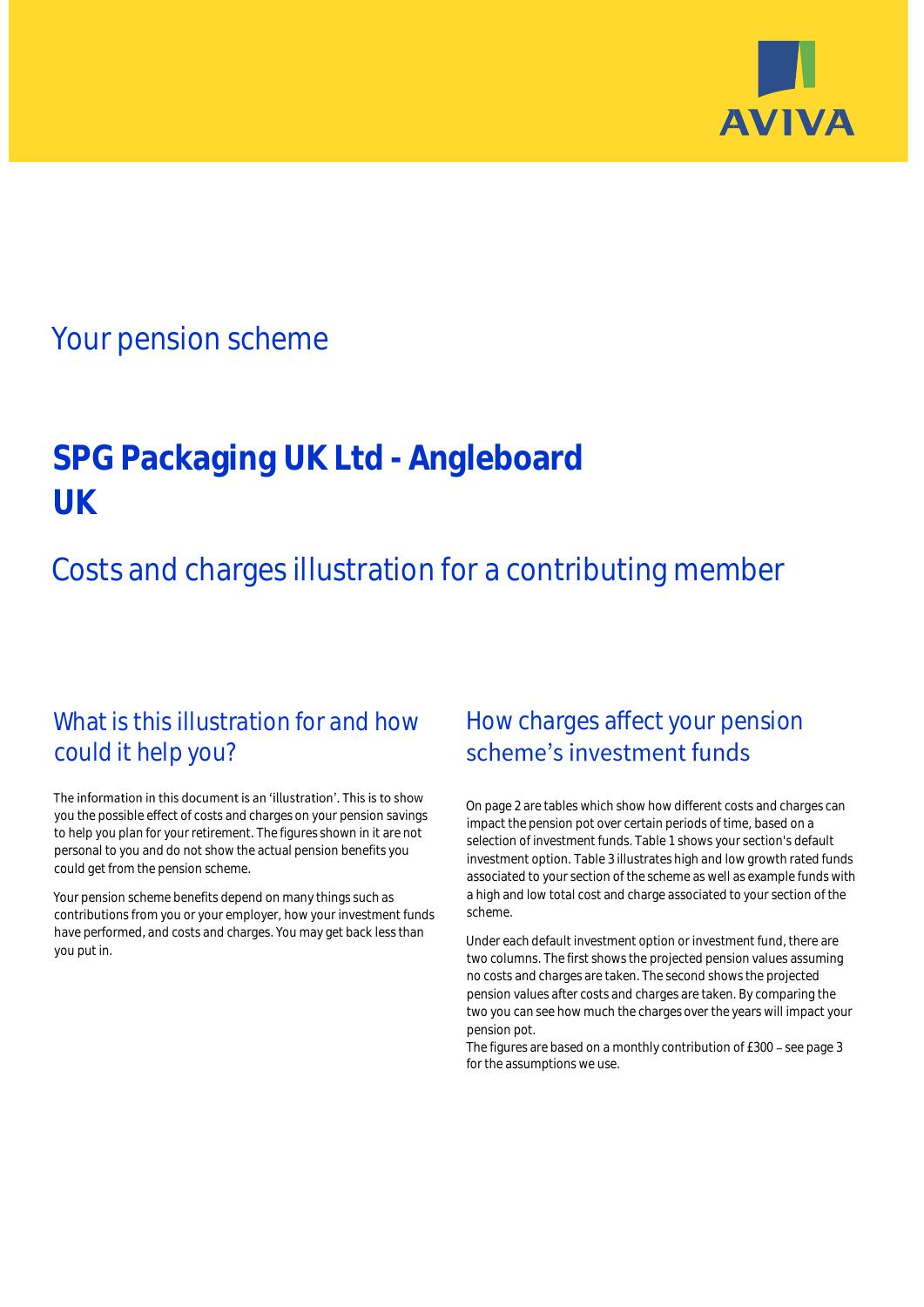| Illustration of effect of costs and charges on the Default Investment Option in<br><b>SPG Packaging UK Ltd - Angleboard UK</b> |                                        |                                    |  |  |  |  |  |  |  |
|--------------------------------------------------------------------------------------------------------------------------------|----------------------------------------|------------------------------------|--|--|--|--|--|--|--|
|                                                                                                                                | <b>My Future</b>                       |                                    |  |  |  |  |  |  |  |
|                                                                                                                                | Assumed growth rate 3.2% (p.a.)        |                                    |  |  |  |  |  |  |  |
|                                                                                                                                | Assumed costs and charges 0.29% (p.a.) |                                    |  |  |  |  |  |  |  |
| At end of year                                                                                                                 | Projected value assuming no            | <b>Projected value after costs</b> |  |  |  |  |  |  |  |
|                                                                                                                                | costs and charges are taken            | and charges are taken              |  |  |  |  |  |  |  |
| $\mathbf{1}$                                                                                                                   | £3,580                                 | £3,570                             |  |  |  |  |  |  |  |
| $\overline{2}$                                                                                                                 | £7,200                                 | £7,180                             |  |  |  |  |  |  |  |
| 3                                                                                                                              | £10,900                                | £10,800                            |  |  |  |  |  |  |  |
| 4                                                                                                                              | £14,600                                | £14,500                            |  |  |  |  |  |  |  |
| 5                                                                                                                              | £18,300                                | £18,100                            |  |  |  |  |  |  |  |
| 10                                                                                                                             | £37,600                                | £37,000                            |  |  |  |  |  |  |  |
| 15                                                                                                                             | £57,900                                | £56,500                            |  |  |  |  |  |  |  |
| 20                                                                                                                             | £79,400                                | £76,900                            |  |  |  |  |  |  |  |
| 25                                                                                                                             | £102,000                               | £97,900                            |  |  |  |  |  |  |  |
| 30                                                                                                                             | £126,000                               | £120,000                           |  |  |  |  |  |  |  |
| 35                                                                                                                             | £151,000                               | £143,000                           |  |  |  |  |  |  |  |
| 40                                                                                                                             | £176,000                               | £165,000                           |  |  |  |  |  |  |  |
| 45                                                                                                                             | £198,000                               | £184,000                           |  |  |  |  |  |  |  |
| 50                                                                                                                             | £217,000                               | £200,000                           |  |  |  |  |  |  |  |

÷,

### **Table 2**

| List of Funds included in the Default Investment Option |                       |                    |
|---------------------------------------------------------|-----------------------|--------------------|
| <b>Fund name</b>                                        | <b>Total Cost and</b> | <b>Growth Rate</b> |
|                                                         | Charge (p.a.)         | (p.a.)             |
| Av My Future Consolidation-FPMFCONP                     | 0.26%                 | 2.40%              |
| Av My Future Growth-FPMFGROP                            | 0.32%                 | 3.60%              |
|                                                         |                       |                    |
|                                                         |                       |                    |
|                                                         |                       |                    |
|                                                         |                       |                    |
|                                                         |                       |                    |
|                                                         |                       |                    |
|                                                         |                       |                    |
|                                                         |                       |                    |

#### **Aviva Life & Pensions UK Limited.**

Registered in England No. 3253947. Registered office: Aviva, Wellington Row, York, YO90 1WR. Authorised by the Prudential Regulation Authority and regulated by the Financial Conduct Authority and the Prudential Regulation Authority. Firm Reference Number 185896. **aviva.co.uk** TEMP GFI NG071309 09/2018